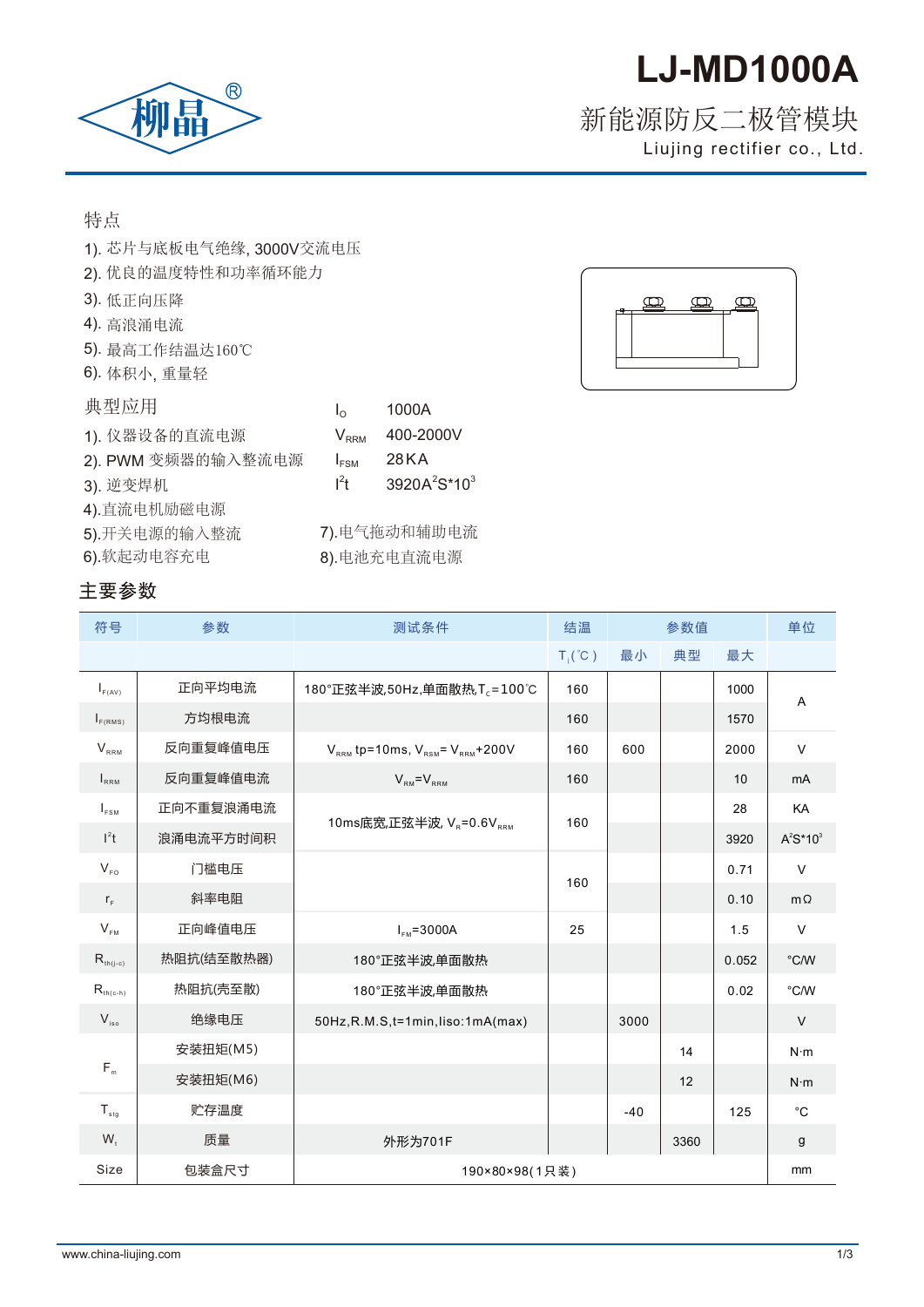

#### LJ-MD1000A

性能曲线图









Fig 6管壳温度与正向平均电流的关系曲线